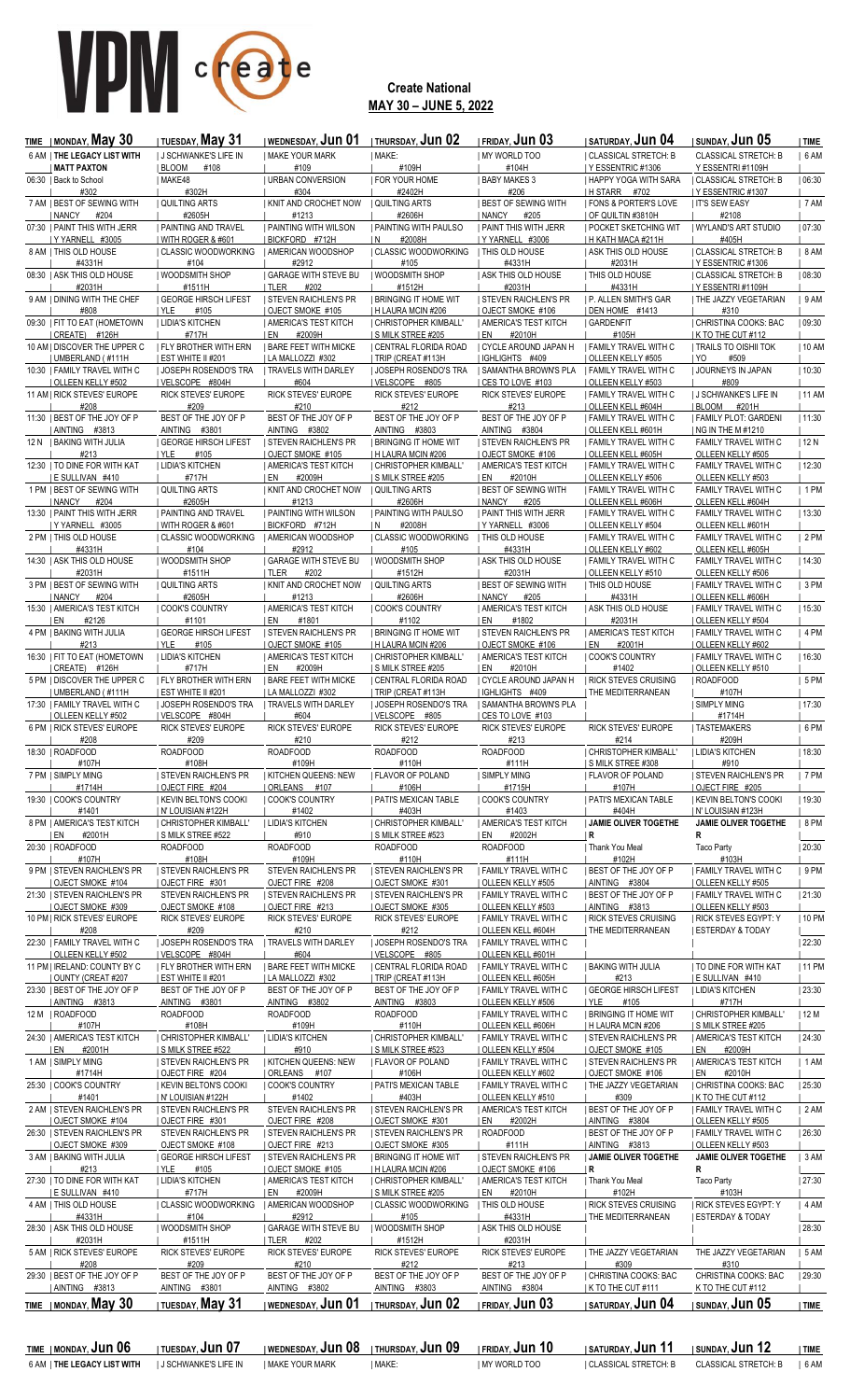| MATT PAXTON<br>06:30   Moving Mom                        | <b>BLOOM</b><br>#109H<br>  MAKE48                              | #110<br><b>URBAN CONVERSION</b>                        | #110H<br><b>FOR YOUR HOME</b>                  | #105H<br><b>BABY MAKES 3</b>                      | I Y ESSENTRIC #1307<br>I HAPPY YOGA WITH SARA            | Y ESSENTRI#1110H<br>  CLASSICAL STRETCH: B          | 06:30       |
|----------------------------------------------------------|----------------------------------------------------------------|--------------------------------------------------------|------------------------------------------------|---------------------------------------------------|----------------------------------------------------------|-----------------------------------------------------|-------------|
| #303                                                     | #303H                                                          | #305                                                   | #2403H                                         | #207                                              | H STARR #703                                             | Y ESSENTRIC #1308                                   |             |
| 7 AM   BEST OF SEWING WITH<br>  NANCY<br>#206            | <b>QUILTING ARTS</b><br>#2607H                                 | <b>FRESH QUILTING</b><br>#301H                         | <b>QUILTING ARTS</b><br>#2608H                 | <b>BEST OF SEWING WITH</b><br>  NANCY<br>#207     | <b>  FONS &amp; PORTER'S LOVE</b><br>  OF QUILTIN #3811H | <b>I IT'S SEW EASY</b><br>#2109                     | 7 AM        |
| 07:30   PAINT THIS WITH JERR<br>IYYARNELL #3007          | PAINTING AND TRAVEL<br>  WITH ROGER & #602                     | <b>PAINTING WITH WILSON</b><br>BICKFORD #713H          | <b>PAINTING WITH PAULSO</b><br>#2009H<br>I N   | <b>PAINT THIS WITH JERR</b><br>IYYARNELL #3008    | I POCKET SKETCHING WIT<br>I H KATH MACA #212H            | WYLAND'S ART STUDIO<br>#406H                        | 07:30       |
| 8 AM   THIS OLD HOUSE                                    | CLASSIC WOODWORKING                                            | AMERICAN WOODSHOP                                      | <b>CLASSIC WOODWORKING</b>                     | <b>THIS OLD HOUSE</b>                             | ASK THIS OLD HOUSE                                       | <b>CLASSICAL STRETCH: B</b>                         | 8 AM        |
| #4332H<br>08:30   ASK THIS OLD HOUSE                     | #106<br>  WOODSMITH SHOP                                       | #2913<br><b>GARAGE WITH STEVE BU</b>                   | #107<br>  WOODSMITH SHOP                       | #4332H<br><b>ASK THIS OLD HOUSE</b>               | #2032H<br><b>THIS OLD HOUSE</b>                          | Y ESSENTRIC #1307<br>  CLASSICAL STRETCH: B         | 08:30       |
| #2032H<br>9 AM   DINING WITH THE CHEF                    | #1513H<br><b>I GEORGE HIRSCH LIFEST</b>                        | TLER<br>#203<br><b>STEVEN RAICHLEN'S PR</b>            | #1301H<br><b>I BRINGING IT HOME WIT</b>        | #2032H<br><b>STEVEN RAICHLEN'S PR</b>             | #4332H<br><b>I P. ALLEN SMITH'S GAR</b>                  | IY ESSENTRI#1110H<br>  THE JAZZY VEGETARIAN         | 9 AM        |
| #809<br>09:30   SAVOR DAKOTA (CREATE                     | I YLE<br>#106<br><b>I LIDIA'S KITCHEN</b>                      | OJECT SMOKE #107<br>I AMERICA'S TEST KITCH             | H LAURA MCIN #207<br>  CHRISTOPHER KIMBALL'    | OJECT SMOKE #108<br><b>AMERICA'S TEST KITCH</b>   | DEN HOME #1601<br><b>GARDENFIT</b>                       | #311<br>  CHRISTINA COOKS: BAC                      | 09:30       |
| #101H                                                    | #718H                                                          | #2011H<br>I EN                                         | IS MILK STREE #206                             | #2012H<br>I EN                                    | #106H                                                    | K TO THE CUT #113                                   |             |
| 10 AM   DISCOVER THE UPPER C<br>I UMBERLAND (#112H       | <b>I FLY BROTHER WITH ERN</b><br><b>I EST WHITE II #202</b>    | <b>  BARE FEET WITH MICKE</b><br>  LA MALLOZZI #303    | CENTRAL FLORIDA ROAD<br>  TRIP (CREAT #114H    | I CYCLE AROUND JAPAN H<br>IGHLIGHTS #410          | <b>RUDY MAXA'S WORLD</b><br>#203                         | <b>TRAILS TO OISHII TOK</b><br>I YO<br>#510         | 10 AM       |
| 10:30   FAMILY TRAVEL WITH C<br>  OLLEEN KELLY #503      | <b>JOSEPH ROSENDO'S TRA</b><br>VELSCOPE #806                   | <b>I TRAVELS WITH DARLEY</b><br>#605                   | JOSEPH ROSENDO'S TRA<br>VELSCOPE #807          | <b>  SAMANTHA BROWN'S PLA</b><br>CES TO LOVE #104 | <b>CURIOUS TRAVELER</b><br>#201                          | JOURNEYS IN JAPAN<br>#810                           | 10:30       |
| 11 AM   RICK STEVES' EUROPE<br>#301                      | RICK STEVES' EUROPE<br>#302                                    | RICK STEVES' EUROPE<br>#303                            | RICK STEVES' EUROPE<br>#304                    | <b>RICK STEVES' EUROPE</b><br>#305                | TRAVELS WITH DARLEY<br>#105                              | I J SCHWANKE'S LIFE IN<br>  BLOOM<br>#202H          | 11 AM       |
| 11:30   BEST OF THE JOY OF P                             | BEST OF THE JOY OF P                                           | BEST OF THE JOY OF P                                   | BEST OF THE JOY OF P                           | BEST OF THE JOY OF P                              | <b>JOSEPH ROSENDO'S TRA</b>                              | FAMILY PLOT: GARDENI                                | 11:30       |
| AINTING #3805<br>12 N I BAKING WITH JULIA                | AINTING #3806<br><b>GEORGE HIRSCH LIFEST</b>                   | AINTING #3807<br><b>STEVEN RAICHLEN'S PR</b>           | AINTING #3808<br><b>I BRINGING IT HOME WIT</b> | AINTING #3809<br><b>STEVEN RAICHLEN'S PR</b>      | VELSCOPE #706<br>  SMART TRAVELS - PACI                  | I NG IN THE M #1211<br>  RUDY MAXA'S WORLD          | 12N         |
| #301<br>12:30   MY GREEK TABLE WITH                      | I YLE<br>#106<br>  LIDIA'S KITCHEN                             | OJECT SMOKE #107<br><b>  AMERICA'S TEST KITCH</b>      | H LAURA MCIN #207<br>  CHRISTOPHER KIMBALL'    | OJECT SMOKE #108<br>  AMERICA'S TEST KITCH        | I FIC RIM WITH #505<br>  RICK STEVES' EUROPE             | #203<br><b>CURIOUS TRAVELER</b>                     | 12:30       |
| I DIANE KOCHIL #101<br>1 PM   BEST OF SEWING WITH        | #718H<br><b>QUILTING ARTS</b>                                  | #2011H<br>I EN<br><b>FRESH QUILTING</b>                | I S MILK STREE #206                            | #2012H<br>I EN<br><b>I BEST OF SEWING WITH</b>    | #1005<br><b>SAMANTHA BROWN'S PLA</b>                     | #201<br><b>I TRAVELS WITH DARLEY</b>                | 1 PM        |
| NANCY<br>#206                                            | #2607H                                                         | #301H                                                  | QUILTING ARTS<br>#2608H                        | I NANCY<br>#207                                   | CES TO LOVE #108                                         | #105                                                |             |
| 13:30   PAINT THIS WITH JERR<br>IY YARNELL #3007         | <b>  PAINTING AND TRAVEL</b><br><u>I WITH ROGER &amp; #602</u> | PAINTING WITH WILSON<br>BICKFORD #713H                 | PAINTING WITH PAULSO<br>IN.<br>#2009H          | <b>  PAINT THIS WITH JERR</b><br>YYARNELL #3008   | <b>  FIELD TRIP WITH CURT</b><br>IS STONE #206           | <b>JOSEPH ROSENDO'S TRA</b><br>  VELSCOPE #706      | 13:30       |
| 2 PM   THIS OLD HOUSE<br>#4332H                          | <b>CLASSIC WOODWORKING</b><br>#106                             | I AMERICAN WOODSHOP<br>#2913                           | <b>CLASSIC WOODWORKING</b><br>#107             | <b>I THIS OLD HOUSE</b><br>#4332H                 | <b>  ART WOLFE'S TRAVELS</b><br>TO THE EDGE #209H        | SMART TRAVELS - PACI<br>  FIC RIM WITH #505         | 2 PM        |
| 14:30   ASK THIS OLD HOUSE                               | <b>WOODSMITH SHOP</b>                                          | <b>GARAGE WITH STEVE BU</b>                            | <b>WOODSMITH SHOP</b>                          | <b>ASK THIS OLD HOUSE</b>                         | I IRELAND: COUNTY BY C                                   | <b>RICK STEVES' EUROPE</b>                          | 14:30       |
| #2032H<br>3 PM   BEST OF SEWING WITH                     | #1513H<br><b>QUILTING ARTS</b>                                 | I TLER<br>#203<br><b>FRESH QUILTING</b>                | #1301H<br><b>QUILTING ARTS</b>                 | #2032H<br><b>I BEST OF SEWING WITH</b>            | OUNTY (CREA #110H<br>THIS OLD HOUSE                      | #1005<br><b>SAMANTHA BROWN'S PLA</b>                | 3PM         |
| NANCY<br>#206<br>15:30   AMERICA'S TEST KITCH            | #2607H<br><b>COOK'S COUNTRY</b>                                | #301H<br>  AMERICA'S TEST KITCH                        | #2608H<br>COOK'S COUNTRY                       | NANCY<br>#207<br>  AMERICA'S TEST KITCH           | #4332H<br><b>ASK THIS OLD HOUSE</b>                      | CES TO LOVE #108<br>  FIELD TRIP WITH CURT          | 15:30       |
| I EN<br>#1803<br>4 PM   BAKING WITH JULIA                | #1103<br><b>I GEORGE HIRSCH LIFEST</b>                         | #1804<br>I EN<br>I STEVEN RAICHLEN'S PR                | #1104<br><b>I BRINGING IT HOME WIT</b>         | #1805<br>I EN<br><b>I STEVEN RAICHLEN'S PR</b>    | #2032H<br><b>  AMERICA'S TEST KITCH</b>                  | IS STONE #206<br>  ART WOLFE'S TRAVELS              | 4 PM        |
| #301<br>16:30   SAVOR DAKOTA (CREATE                     | I YLE<br>#106<br><b>I LIDIA'S KITCHEN</b>                      | <b>OJECT SMOKE #107</b><br><b>AMERICA'S TEST KITCH</b> | H LAURA MCIN #207<br>  CHRISTOPHER KIMBALL'    | <b>OJECT SMOKE #108</b><br>  AMERICA'S TEST KITCH | #2003H<br>I EN<br><b>COOK'S COUNTRY</b>                  | TO THE EDGE #209H<br>I IRELAND: COUNTY BY C         | 16:30       |
| #101H                                                    | #718H                                                          | #2011H<br>I EN                                         | S MILK STREE #206                              | EN<br>#2012H                                      | #1405                                                    | OUNTY (CREA #110H                                   |             |
| 5 PM   DISCOVER THE UPPER C<br>  UMBERLAND (#112H        | <b>I FLY BROTHER WITH ERN</b><br>  EST WHITE II #202           | <b>I BARE FEET WITH MICKE</b><br>  LA MALLOZZI #303    | CENTRAL FLORIDA ROAD<br>  TRIP (CREAT #114H    | CYCLE AROUND JAPAN H<br>  IGHLIGHTS #410          | <b>  RICK STEVES EUROPEAN</b><br><b>FESTIVALS</b>        | ROADFOOD<br>#112H                                   | 5 PM        |
| 17:30   FAMILY TRAVEL WITH C<br><b>OLLEEN KELLY #503</b> | <b>JOSEPH ROSENDO'S TRA</b><br>VELSCOPE #806                   | <b>  TRAVELS WITH DARLEY</b><br>#605                   | <b>JOSEPH ROSENDO'S TRA</b><br>VELSCOPE #807   | <b>SAMANTHA BROWN'S PLA</b><br>I CES TO LOVE #104 |                                                          | <b>SIMPLY MING</b><br>#1716H                        | 17:30       |
| 6 PM   RICK STEVES' EUROPE<br>#301                       | RICK STEVES' EUROPE<br>#302                                    | RICK STEVES' EUROPE<br>#303                            | RICK STEVES' EUROPE<br>#304                    | RICK STEVES' EUROPE<br>#305                       | RICK STEVES' EUROPE<br>#306                              | TASTEMAKERS<br>#210H                                | 6 PM        |
| 18:30   ROADFOOD<br>#112H                                | <b>ROADFOOD</b><br>#113H                                       | <b>ROADFOOD</b><br>#101H                               | <b>ROADFOOD</b><br>#102H                       | <b>ROADFOOD</b><br>#103H                          | CHRISTOPHER KIMBALL'<br>S MILK STREE #309                | LIDIA'S KITCHEN<br>#911                             | 18:30       |
| 7 PM   SIMPLY MING                                       | <b>I STEVEN RAICHLEN'S PR</b>                                  | <b>KITCHEN QUEENS: NEW</b>                             | <b>  FLAVOR OF POLAND</b>                      | <b>SIMPLY MING</b>                                | <b>I FLAVOR OF POLAND</b>                                | <b>STEVEN RAICHLEN'S PR</b>                         | 7 PM        |
| #1716H<br>19:30   COOK'S COUNTRY                         | OJECT FIRE #206<br><b>I KEVIN BELTON'S COOKI</b>               | ORLEANS #108<br><b>COOK'S COUNTRY</b>                  | #108<br><b>I PATI'S MEXICAN TABLE</b>          | #1717H<br><b>COOK'S COUNTRY</b>                   | #109H<br><b>  PATI'S MEXICAN TABLE</b>                   | OJECT FIRE #207<br><b>I KEVIN BELTON'S COOKI</b>    | 19:30       |
| #1404<br>8 PM   AMERICA'S TEST KITCH                     | IN' LOUISIAN #124H<br>  CHRISTOPHER KIMBALL'                   | #1405<br><b>I LIDIA'S KITCHEN</b>                      | #405H<br>  CHRISTOPHER KIMBALL'                | #1406<br><b>AMERICA'S TEST KITCH</b>              | #406H<br><b>JAMIE OLIVER TOGETHE</b>                     | IN' LOUISIAN #125H<br><b>JAMIE OLIVER TOGETHE</b>   | 8 PM        |
| I EN<br>#2003H<br>20:30   ROADFOOD                       | <b>SMILK STRE #101H</b><br><b>ROADFOOD</b>                     | #911<br><b>ROADFOOD</b>                                | S MILK STRE #102H<br><b>ROADFOOD</b>           | #2004H<br>I EN<br><b>ROADFOOD</b>                 | R<br>  Picnic                                            | R<br><b>Celebration Meal</b>                        | 20:30       |
| #112H<br>9 PM   FAMILY TRAVEL WITH C                     | #113H<br>FAMILY TRAVEL WITH C                                  | #101H<br>FAMILY TRAVEL WITH C                          | #102H<br>FAMILY TRAVEL WITH C                  | #103H<br>  RUDY MAXA'S WORLD                      | #104H<br><b>BEST OF THE JOY OF P</b>                     | #101H<br>  RUDY MAXA'S WORLD                        | 9 PM        |
| OLLEEN KELL #604H<br>21:30   FAMILY TRAVEL WITH C        | OLLEEN KELL #605H<br>FAMILY TRAVEL WITH C                      | OLLEEN KELL #606H<br>FAMILY TRAVEL WITH C              | OLLEEN KELLY #602<br>FAMILY TRAVEL WITH C      | #203<br><b>CURIOUS TRAVELER</b>                   | AINTING #3809<br><b>BEST OF THE JOY OF P</b>             | #203<br><b>CURIOUS TRAVELER</b>                     | 21:30       |
| <b>I OLLEEN KELL #601H</b>                               | OLLEEN KELLY #506                                              | OLLEEN KELLY #504                                      | OLLEEN KELLY #510                              | #201                                              | AINTING #3805                                            | #201                                                |             |
| 10 PM   RICK STEVES' EUROPE<br>#301                      | <b>RICK STEVES' EUROPE</b><br>#302                             | RICK STEVES' EUROPE<br>#303                            | RICK STEVES' EUROPE<br>#304                    | <b>TRAVELS WITH DARLEY</b><br>#105                | <b>I RICK STEVES EUROPEAN</b><br><b>FESTIVALS</b>        | <b>RICK STEVES WHY WE T</b><br><b>RAVEL</b>         | 10 PM       |
| 22:30   FAMILY TRAVEL WITH C<br>  OLLEEN KELLY #503      | <b>I JOSEPH ROSENDO'S TRA</b><br>  VELSCOPE #806               | <b>  TRAVELS WITH DARLEY</b><br>#605                   | <b>JOSEPH ROSENDO'S TRA</b><br>VELSCOPE #807   | JOSEPH ROSENDO'S TRA<br>VELSCOPE #706             |                                                          |                                                     | 22:30       |
| 11 PM   IRELAND: COUNTY BY C<br>OUNTY (CREAT #208        | <b>I FLY BROTHER WITH ERN</b><br>  EST WHITE II #202           | <b>I BARE FEET WITH MICKE</b><br>LA MALLOZZI #303      | CENTRAL FLORIDA ROAD<br>TRIP (CREAT #114H      | SMART TRAVELS - PACI<br>FIC RIM WITH #505         | <b>BAKING WITH JULIA</b><br>#301                         | <b>I MY GREEK TABLE WITH</b><br>  DIANE KOCHIL #101 | 11 PM       |
| 23:30   BEST OF THE JOY OF P<br>AINTING #3805            | BEST OF THE JOY OF P<br>AINTING #3806                          | BEST OF THE JOY OF P<br>AINTING #3807                  | BEST OF THE JOY OF P<br>AINTING #3808          | RICK STEVES' EUROPE<br>#1005                      | <b>GEORGE HIRSCH LIFEST</b><br>I YLE<br>#106             | LIDIA'S KITCHEN<br>#718H                            | 23:30       |
| 12 M   ROADFOOD                                          | <b>ROADFOOD</b>                                                | <b>ROADFOOD</b>                                        | <b>ROADFOOD</b>                                | <b>I SAMANTHA BROWN'S PLA</b>                     | <b>I BRINGING IT HOME WIT</b>                            | CHRISTOPHER KIMBALL'                                | 12 M        |
| #112H<br>24:30   AMERICA'S TEST KITCH                    | #113H<br><b>CHRISTOPHER KIMBALL'</b>                           | #101H<br><b>LIDIA'S KITCHEN</b>                        | #102H<br>  CHRISTOPHER KIMBALL'                | I CES TO LOVE #108<br>  FIELD TRIP WITH CURT      | H LAURA MCIN #207<br><b>STEVEN RAICHLEN'S PR</b>         | <b>S MILK STREE #206</b><br>  AMERICA'S TEST KITCH  | 24:30       |
| I EN<br>#2003H<br>1 AM   SIMPLY MING                     | I S MILK STRE #101H<br><b>STEVEN RAICHLEN'S PR</b>             | #911<br>  KITCHEN QUEENS: NEW                          | I S MILK STRE #102H<br>  FLAVOR OF POLAND      | IS STONE #206<br>  ART WOLFE'S TRAVELS            | OJECT SMOKE #107<br>  STEVEN RAICHLEN'S PR               | I EN<br>#2011H<br>  AMERICA'S TEST KITCH            | 1 AM        |
| #1716H                                                   | OJECT FIRE #206                                                | ORLEANS<br>#108                                        | #108                                           | TO THE EDGE #209H                                 | OJECT SMOKE #108                                         | #2012H<br>I EN                                      |             |
| 25:30   COOK'S COUNTRY<br>#1404                          | <b>KEVIN BELTON'S COOKI</b><br>IN' LOUISIAN #124H              | I COOK'S COUNTRY<br>#1405                              | PATI'S MEXICAN TABLE<br>#405H                  | I IRELAND: COUNTY BY C<br>  OUNTY (CREA #110H     | THE JAZZY VEGETARIAN<br>#310                             | CHRISTINA COOKS: BAC<br>K TO THE CUT#113            | 25:30       |
| 2 AM   FAMILY TRAVEL WITH C<br>  OLLEEN KELL #604H       | FAMILY TRAVEL WITH C<br>OLLEEN KELL #605H                      | FAMILY TRAVEL WITH C<br>OLLEEN KELL #606H              | FAMILY TRAVEL WITH C<br>OLLEEN KELLY #602      | <b>AMERICA'S TEST KITCH</b><br>#2004H<br>  EN     | <b>BEST OF THE JOY OF P</b><br>  AINTING #3809           | <b>I RUDY MAXA'S WORLD</b><br>#203                  | 2 AM        |
| 26:30   FAMILY TRAVEL WITH C<br>OLLEEN KELL #601H        | FAMILY TRAVEL WITH C<br>OLLEEN KELLY #506                      | FAMILY TRAVEL WITH C<br>OLLEEN KELLY #504              | FAMILY TRAVEL WITH C<br>OLLEEN KELLY #510      | ROADFOOD<br>#103H                                 | <b>BEST OF THE JOY OF P</b><br>AINTING #3805             | <b>CURIOUS TRAVELER</b><br>#201                     | 26:30       |
| 3 AM   BAKING WITH JULIA<br>#301                         | GEORGE HIRSCH LIFEST<br>  YLE<br>#106                          | <b>STEVEN RAICHLEN'S PR</b><br>OJECT SMOKE #107        | Bringing it home wit<br>  H LAURA MCIN #207    | <b>STEVEN RAICHLEN'S PR</b><br>OJECT SMOKE #108   | <b>JAMIE OLIVER TOGETHE</b><br>  R                       | JAMIE OLIVER TOGETHE<br>R                           | 3 AM        |
| 27:30   MY GREEK TABLE WITH                              | <b>I LIDIA'S KITCHEN</b>                                       | <b>AMERICA'S TEST KITCH</b>                            | CHRISTOPHER KIMBALL'                           | <b>  AMERICA'S TEST KITCH</b>                     | Picnic                                                   | <b>Celebration Meal</b>                             | 27:30       |
| DIANE KOCHIL #101<br>4 AM   THIS OLD HOUSE               | #718H<br><b>CLASSIC WOODWORKING</b>                            | #2011H<br>I EN<br>  AMERICAN WOODSHOP                  | I S MILK STREE #206<br>  CLASSIC WOODWORKING   | #2012H<br>I EN<br><b>THIS OLD HOUSE</b>           | #104H<br><b>RICK STEVES EUROPEAN</b>                     | #101H<br><b>RICK STEVES WHY WE T</b>                | 4 AM        |
| #4332H<br>28:30   ASK THIS OLD HOUSE                     | #106<br>  WOODSMITH SHOP                                       | #2913<br><b>GARAGE WITH STEVE BU</b>                   | #107<br><b>WOODSMITH SHOP</b>                  | #4332H<br><b>ASK THIS OLD HOUSE</b>               | <b>  FESTIVALS</b>                                       | <b>RAVEL</b>                                        | 28:30       |
| #2032H<br>5 AM   RICK STEVES' EUROPE                     | #1513H<br><b>RICK STEVES' EUROPE</b>                           | I TLER<br>#203<br>RICK STEVES' EUROPE                  | #1301H<br><b>RICK STEVES' EUROPE</b>           | #2032H<br>RICK STEVES' EUROPE                     | THE JAZZY VEGETARIAN                                     | THE JAZZY VEGETARIAN                                | 5 AM        |
| #301<br>29:30   BEST OF THE JOY OF P                     | #302<br>BEST OF THE JOY OF P                                   | #303<br>BEST OF THE JOY OF P                           | #304<br>BEST OF THE JOY OF P                   | #305<br>BEST OF THE JOY OF P                      | #310<br>  CHRISTINA COOKS: BAC                           | #311<br>CHRISTINA COOKS: BAC                        | 29:30       |
| AINTING #3805<br>TIME   MONDAY, Jun 06                   | AINTING #3806<br>i tuesday. <b>Jun 07</b>                      | AINTING #3807<br>  wednesday, <b>Jun 08</b>            | AINTING #3808<br>I THURSDAY, Jun 09            | AINTING #3809<br>  friday, <b>Jun 10</b>          | I K TO THE CUT #112<br>i saturday. <b>Jun 11</b>         | K TO THE CUT #113<br> sunday, <b>Jun 12</b>         | <b>TIME</b> |
|                                                          |                                                                |                                                        |                                                |                                                   |                                                          |                                                     |             |
| TIME   MONDAY, Jun 13                                    | <b>ITUESDAY, JUN 14</b>                                        | I WEDNESDAY, Jun 15   THURSDAY, Jun 16                 |                                                | <b>IFRIDAY, Jun 17</b>                            | <b>SATURDAY, JUN 18</b>                                  | sunday, <b>Jun 19</b>                               | TIME        |
| 6 AM   THE LEGACY LIST WITH<br><b>MATT PAXTON</b>        | I J SCHWANKE'S LIFE IN<br><b>I BLOOM</b><br>#110H              | <b>I MAKE YOUR MARK</b><br>#111                        | <b>I MAKE IT ARTSY</b><br>#701H                | MY WORLD TOO<br>#106H                             | CLASSICAL STRETCH: B<br>Y ESSENTRIC #1308                | <b>CLASSICAL STRETCH: B</b><br>Y ESSENTRI#1111H     | 6 AM        |
| 06:30   Life's A Beach<br>#304                           | MAKE48<br>#304H                                                | URBAN CONVERSION<br>#306                               | <b>FOR YOUR HOME</b><br>#2404H                 | <b>BABY MAKES 3</b><br>#208                       | I HAPPY YOGA WITH SARA<br>H STARR #704                   | CLASSICAL STRETCH: B<br>  Y ESSENTRIC #1309         | 06:30       |
| 7 AM   BEST OF SEWING WITH                               | QUILTING ARTS                                                  | <b>FRESH QUILTING</b>                                  | QUILTING ARTS                                  | <b>BEST OF SEWING WITH</b>                        | <b>I FONS &amp; PORTER'S LOVE</b>                        | <b>I IT'S SEW EASY</b>                              | 7 AM        |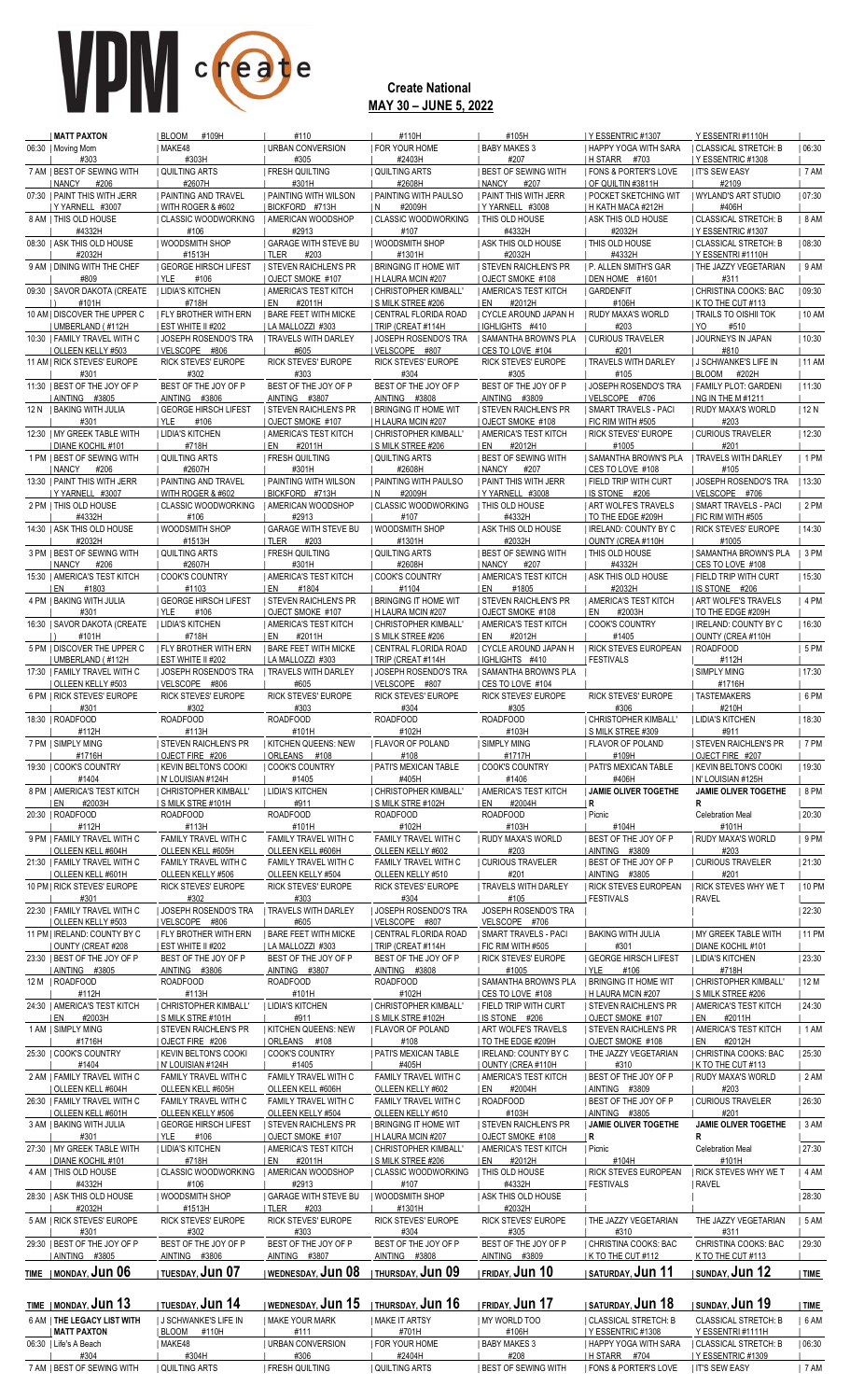| <b>I NANCY</b><br>#208                                   | #2609H                                             | #302H                                              | #2610H                                                    | <b>I NANCY</b><br>#209                                     | I OF QUILTIN #3812H                                | #2110                                       |         |
|----------------------------------------------------------|----------------------------------------------------|----------------------------------------------------|-----------------------------------------------------------|------------------------------------------------------------|----------------------------------------------------|---------------------------------------------|---------|
| 07:30 I PAINT THIS WITH JERR                             | I PAINTING AND TRAVEL                              | <b>PAINTING WITH WILSON</b>                        | I PAINTING WITH PAULSO                                    | I PAINT THIS WITH JERR                                     | I POCKET SKETCHING WIT                             | I WYLAND'S ART STUDIO                       | 07:30   |
| Y YARNELL #3009<br>8 AM I THIS OLD HOUSE                 | WITH ROGER & #603                                  | BICKFORD #801H                                     | #2010H<br>1 N<br>I CLASSIC WOODWORKING                    | Y YARNELL #3010<br><b>I THIS OLD HOUSE</b>                 | H KATH MACA #213H<br>I ASK THIS OLD HOUSE          | #407H<br><b>CLASSICAL STRETCH: B</b>        | 8 AM    |
| #4331H                                                   | CLASSIC WOODWORKING<br>#108                        | AMERICAN WOODSHOP<br>#2601                         | #109                                                      | #4331H                                                     | #2031H                                             | Y ESSENTRIC #1308                           |         |
| 08:30   ASK THIS OLD HOUSE                               | <b>WOODSMITH SHOP</b>                              | <b>GARAGE WITH STEVE BU</b>                        | <b>WOODSMITH SHOP</b>                                     | <b>ASK THIS OLD HOUSE</b>                                  | THIS OLD HOUSE                                     | I CLASSICAL STRETCH: B                      | 08:30   |
| #2031H                                                   | #1302H                                             | I TLER<br>#204                                     | #1303H                                                    | #2031H                                                     | #4331H                                             | IY ESSENTRI#1111H                           |         |
| 9 AM I DINING WITH THE CHEF<br>#810                      | <b>GEORGE HIRSCH LIFEST</b><br>#107<br>I YLE       | <b>STEVEN RAICHLEN'S PR</b><br>OJECT SMOKE #109    | <b>BRINGING IT HOME WIT</b><br><b>I H LAURA MCIN #208</b> | <b>I STEVEN RAICHLEN'S PR</b><br><b>I OJECT SMOKE #110</b> | <b>I P. ALLEN SMITH'S GAR</b><br>I DEN HOME #1602  | THE JAZZY VEGETARIAN<br>#312                | 9 AM    |
| 09:30   SAVOR DAKOTA (CREATE                             | <b>I LIDIA'S KITCHEN</b>                           | AMERICA'S TEST KITCH                               | CHRISTOPHER KIMBALL'                                      | <b>AMERICA'S TEST KITCH</b>                                | GARDENFIT                                          | CHRISTINA COOKS: BAC                        | 09:30   |
| #102H                                                    | #719H                                              | #2013H<br>EN                                       | I S MILK STREE #207                                       | I EN<br>#2014H                                             | #107H                                              | K TO THE CUT #201                           |         |
| 10 AM   DISCOVER THE UPPER C                             | <b>I FLY BROTHER WITH ERN</b>                      | <b>I BARE FEET WITH MICKE</b>                      | CENTRAL FLORIDA ROAD                                      | I CYCLE AROUND JAPAN H                                     | <b>ROADFOOD</b>                                    | TRAILS TO OISHII TOK                        | 10 AM   |
| UMBERLAND (#113H<br>10:30   FAMILY TRAVEL WITH C         | EST WHITE II #203<br><b>I JOSEPH ROSENDO'S TRA</b> | I LA MALLOZZI #304<br><b>I TRAVELS WITH DARLEY</b> | TRIP (CREAT #115H<br><b>JOSEPH ROSENDO'S TRA</b>          | IGHLIGHTS #411<br>I SAMANTHA BROWN'S PLA                   | #101H<br>I ROADFOOD                                | #511<br>I YO.<br><b>JOURNEYS IN JAPAN</b>   | 10:30   |
| OLLEEN KELLY #504                                        | IVELSCOPE #808                                     | #606                                               | I VELSCOPE #809                                           | I CES TO LOVE #105                                         | #102H                                              | #811                                        |         |
| 11 AM   RICK STEVES' EUROPE                              | RICK STEVES' EUROPE                                | RICK STEVES' EUROPE                                | RICK STEVES' EUROPE                                       | RICK STEVES' EUROPE                                        | <b>ROADFOOD</b>                                    | <b>J SCHWANKE'S LIFE IN</b>                 | 11 AM   |
| #307<br>11:30   BEST OF THE JOY OF P                     | #308<br>BEST OF THE JOY OF P                       | #309<br>BEST OF THE JOY OF P                       | #310<br>BEST OF THE JOY OF P                              | #311<br>BEST OF THE JOY OF P                               | #104H<br><b>ROADFOOD</b>                           | I BLOOM<br>#203H<br>  FAMILY PLOT: GARDENI  |         |
| AINTING #3810                                            | AINTING #3811                                      | AINTING #3812                                      | AINTING #3813                                             | AINTING #3814                                              | #105H                                              | NG IN THE M #1212                           | 11:30   |
| 12 N   BAKING WITH JULIA                                 | <b>GEORGE HIRSCH LIFEST</b>                        | <b>STEVEN RAICHLEN'S PR</b>                        | I BRINGING IT HOME WIT                                    | I STEVEN RAICHLEN'S PR                                     | <b>ROADFOOD</b>                                    | <b>ROADFOOD</b>                             | 12 N    |
| #302                                                     | YLE<br>#107                                        | OJECT SMOKE #109                                   | H LAURA MCIN #208                                         | OJECT SMOKE #110                                           | #107H                                              | #101H                                       |         |
| 12:30   MY GREEK TABLE WITH                              | <b>I LIDIA'S KITCHEN</b><br>#719H                  | AMERICA'S TEST KITCH<br>#2013H<br>I EN             | CHRISTOPHER KIMBALL'                                      | AMERICA'S TEST KITCH<br>I EN                               | <b>ROADFOOD</b>                                    | <b>ROADFOOD</b>                             | 12:30   |
| <b>DIANE KOCHIL #102</b><br>1 PM   BEST OF SEWING WITH   | <b>QUILTING ARTS</b>                               | <b>FRESH QUILTING</b>                              | I S MILK STREE #207<br>I QUILTING ARTS                    | #2014H<br><b>BEST OF SEWING WITH</b>                       | #108H<br>ROADFOOD                                  | #102H<br><b>ROADFOOD</b>                    | $ 1$ PM |
| <b>I NANCY</b><br>#208                                   | #2609H                                             | #302H                                              | #2610H                                                    | <b>NANCY</b><br>#209                                       | #109H                                              | #104H                                       |         |
| 13:30   PAINT THIS WITH JERR                             | <b>I PAINTING AND TRAVEL</b>                       | <b>I PAINTING WITH WILSON</b>                      | <b>  PAINTING WITH PAULSO</b>                             | <b>  PAINT THIS WITH JERR</b>                              | <b>ROADFOOD</b>                                    | <b>ROADFOOD</b>                             | 13:30   |
| IYYARNELL #3009<br>2 PM   THIS OLD HOUSE                 | WITH ROGER & #603<br>  CLASSIC WOODWORKING         | BICKFORD #801H<br><b>I AMERICAN WOODSHOP</b>       | IN.<br>#2010H<br>I CLASSIC WOODWORKING                    | IY YARNELL #3010<br><b>I THIS OLD HOUSE</b>                | #110H<br><b>ROADFOOD</b>                           | #105H<br><b>ROADFOOD</b>                    | 2 PM    |
| #4331H                                                   | #108                                               | #2601                                              | #109                                                      | #4331H                                                     | #112H                                              | #107H                                       |         |
| 14:30   ASK THIS OLD HOUSE                               | <b>WOODSMITH SHOP</b>                              | <b>GARAGE WITH STEVE BU</b>                        | I WOODSMITH SHOP                                          | I ASK THIS OLD HOUSE                                       | ROADFOOD                                           | <b>ROADFOOD</b>                             | 14:30   |
| #2031H                                                   | #1302H                                             | <b>TLER</b><br>#204                                | #1303H                                                    | #2031H                                                     | #113H                                              | #108H                                       |         |
| 3 PM I BEST OF SEWING WITH<br>  NANCY                    | <b>QUILTING ARTS</b><br>#2609H                     | <b>FRESH QUILTING</b><br>#302H                     | <b>QUILTING ARTS</b><br>#2610H                            | <b>BEST OF SEWING WITH</b><br>  NANCY<br>#209              | <b>THIS OLD HOUSE</b>                              | ROADFOOD<br>#109H                           | 3 PM    |
| #208<br>15:30   AMERICA'S TEST KITCH                     | <b>COOK'S COUNTRY</b>                              | AMERICA'S TEST KITCH                               | <b>COOK'S COUNTRY</b>                                     | <b>AMERICA'S TEST KITCH</b>                                | #4331H<br>ASK THIS OLD HOUSE                       | <b>ROADFOOD</b>                             | 15:30   |
| EN<br>#1806                                              | #1105                                              | #1807<br>I EN                                      | #1106                                                     | I EN<br>#1808                                              | #2031H                                             | #110H                                       |         |
| 4 PM   BAKING WITH JULIA                                 | I GEORGE HIRSCH LIFEST                             | <b>STEVEN RAICHLEN'S PR</b>                        | <b>BRINGING IT HOME WIT</b>                               | <b>STEVEN RAICHLEN'S PR</b>                                | <b>AMERICA'S TEST KITCH</b>                        | <b>ROADFOOD</b>                             | 4 PM    |
| #302<br>16:30   SAVOR DAKOTA (CREATE                     | I YLE<br>#107<br><b>I LIDIA'S KITCHEN</b>          | OJECT SMOKE #109                                   | H LAURA MCIN #208                                         | OJECT SMOKE #110<br><b>  AMERICA'S TEST KITCH</b>          | #2005H<br>I EN<br><b>COOK'S COUNTRY</b>            | #112H<br><b>ROADFOOD</b>                    | 16:30   |
| #102H                                                    | #719H                                              | AMERICA'S TEST KITCH<br>#2013H<br>EN               | CHRISTOPHER KIMBALL'<br>I S MILK STREE #207               | #2014H<br>I EN                                             | #1408                                              | #113H                                       |         |
| 5 PM   DISCOVER THE UPPER C                              | <b>I FLY BROTHER WITH ERN</b>                      | <b>I BARE FEET WITH MICKE</b>                      | CENTRAL FLORIDA ROAD                                      | I CYCLE AROUND JAPAN H                                     | SLOVAKIA: TREASURES                                | ROADFOOD                                    | 5 PM    |
| UMBERLAND (#113H                                         | EST WHITE II #203                                  | LA MALLOZZI #304                                   | TRIP (CREAT #115H                                         | IGHLIGHTS #411                                             | I IN THE HEART OF EURO                             | #104H                                       |         |
| 17:30   FAMILY TRAVEL WITH C<br><b>OLLEEN KELLY #504</b> | <b>JOSEPH ROSENDO'S TRA</b><br>VELSCOPE #808       | <b>  TRAVELS WITH DARLEY</b><br>#606               | <b>JOSEPH ROSENDO'S TRA</b><br>VELSCOPE #809              | SAMANTHA BROWN'S PLA   PE<br>CES TO LOVE #105              |                                                    | <b>SIMPLY MING</b><br>#1718H                | 17:30   |
| 6 PM   RICK STEVES' EUROPE                               | RICK STEVES' EUROPE                                | RICK STEVES' EUROPE                                | RICK STEVES' EUROPE                                       | RICK STEVES' EUROPE                                        | RICK STEVES' EUROPE                                | TASTEMAKERS                                 | 6 PM    |
| #307                                                     | #308                                               | #309                                               | #310                                                      | #311                                                       | #312                                               | #211H                                       |         |
| 18:30   ROADFOOD                                         | ROADFOOD                                           | <b>ROADFOOD</b>                                    | <b>ROADFOOD</b>                                           | <b>ROADFOOD</b>                                            | CHRISTOPHER KIMBALL'                               | <b>I LIDIA'S KITCHEN</b>                    | 18:30   |
| #104H<br>7 PM   SIMPLY MING                              | #105H<br>  STEVEN RAICHLEN'S PR                    | #106H<br><b>KITCHEN QUEENS: NEW</b>                | #107H<br><b>I FLAVOR OF POLAND</b>                        | #108H<br><b>SIMPLY MING</b>                                | <b>S MILK STREE #310</b><br>I SARA'S WEEKNIGHT MEA | #912<br><b>STEVEN RAICHLEN'S PR</b>         | 7 PM    |
| #1718H                                                   | <b>I OJECT FIRE #208</b>                           | ORLEANS #109                                       | #110H                                                     | #1719H                                                     | <b>ILS</b><br>#701                                 | OJECT FIRE #209                             |         |
| 19:30   COOK'S COUNTRY                                   | <b>I KEVIN BELTON'S COOKI</b>                      | <b>COOK'S COUNTRY</b>                              | <b>I PATI'S MEXICAN TABLE</b>                             | <b>COOK'S COUNTRY</b>                                      | <b>I PATI'S MEXICAN TABLE</b>                      |                                             | 19:30   |
| #1407<br>8 PM   AMERICA'S TEST KITCH                     | N' LOUISIAN #126H<br>  CHRISTOPHER KIMBALL'        | #1408<br>  LIDIA'S KITCHEN                         | #407H<br><b>CHRISTOPHER KIMBALL'</b>                      | #1409<br><b>I AMERICA'S TEST KITCH</b>                     | #408H<br>JAMIE OLIVER TOGETHE                      | <b>JAMIE OLIVER TOGETHE</b>                 | 8 PM    |
| EN #2005H                                                | S MILK STRE #103H                                  | #912                                               | S MILK STRE #104H                                         | I EN<br>#2006H                                             | R                                                  | R                                           |         |
| 20:30   ROADFOOD                                         | ROADFOOD                                           | <b>ROADFOOD</b>                                    | ROADFOOD                                                  | <b>ROADFOOD</b>                                            | Thank You Meal                                     | <b>Taco Party</b>                           | 20:30   |
| #104H                                                    | #105H                                              | #106H                                              | #107H                                                     | #108H                                                      | #102H                                              | #103H                                       |         |
| 9 PM   TRAVELS WITH DARLEY<br>#105                       | <b>SMART TRAVELS - PACI</b><br>I FIC RIM WITH #505 | <b>SAMANTHA BROWN'S PLA</b><br>CES TO LOVE #108    | ART WOLFE'S TRAVELS<br>I TO THE EDGE #209H                | ROADFOOD<br>#101H                                          | <b>BEST OF THE JOY OF P</b><br>AINTING #3814       | ROADFOOD<br>#101H                           | 9PM     |
| 21:30   JOSEPH ROSENDO'S TRA                             | RICK STEVES' EUROPE                                | FIELD TRIP WITH CURT                               | I IRELAND: COUNTY BY C                                    | ROADFOOD                                                   | <b>BEST OF THE JOY OF P</b>                        | <b>ROADFOOD</b>                             | 21:30   |
| VELSCOPE #706                                            | #1005                                              | IS STONE #206                                      | OUNTY (CREA #110H                                         | #102H                                                      | AINTING #3810                                      | #102H                                       |         |
| 10 PM   RICK STEVES' EUROPE<br>#307                      | RICK STEVES' EUROPE<br>#308                        | RICK STEVES' EUROPE<br>#309                        | RICK STEVES' EUROPE<br>#310                               | <b>ROADFOOD</b><br>#104H                                   | SLOVAKIA: TREASURES<br>I IN THE HEART OF EURO      | <b>CHESAPEAKE BAY BY AI</b><br> R           | 10 PM   |
| 22:30   FAMILY TRAVEL WITH C                             | JOSEPH ROSENDO'S TRA                               | <b>TRAVELS WITH DARLEY</b>                         | <b>JOSEPH ROSENDO'S TRA</b>                               | <b>ROADFOOD</b>                                            | PE                                                 |                                             | 22:30   |
| OLLEEN KELLY #504                                        | VELSCOPE #808                                      | #606                                               | VELSCOPE #809                                             | #105H                                                      |                                                    |                                             |         |
| 11 PM   IRELAND: COUNTY BY C                             | <b>FLY BROTHER WITH ERN</b>                        | <b>BARE FEET WITH MICKE</b>                        | CENTRAL FLORIDA ROAD                                      | ROADFOOD                                                   | <b>BAKING WITH JULIA</b>                           | MY GREEK TABLE WITH                         | 11 PM   |
| OUNTY (CREAT #209<br>23:30   BEST OF THE JOY OF P        | EST WHITE II #203<br>BEST OF THE JOY OF P          | LA MALLOZZI #304<br>BEST OF THE JOY OF P           | TRIP (CREAT #115H<br>BEST OF THE JOY OF P                 | #107H<br>ROADFOOD                                          | #302<br><b>GEORGE HIRSCH LIFEST</b>                | DIANE KOCHIL #102<br>  LIDIA'S KITCHEN      | 23:30   |
| AINTING #3810                                            | AINTING #3811                                      | AINTING #3812                                      | AINTING #3813                                             | #108H                                                      | YLE<br>#107                                        | #719H                                       |         |
| 12 M   ROADFOOD                                          | ROADFOOD                                           | ROADFOOD                                           | ROADFOOD                                                  | <b>ROADFOOD</b>                                            | <b>BRINGING IT HOME WIT</b>                        | CHRISTOPHER KIMBALL'                        | 12 M    |
| #104H                                                    | #105H                                              | #106H                                              | #107H                                                     | #109H                                                      | H LAURA MCIN #208                                  | S MILK STREE #207                           |         |
| 24:30   AMERICA'S TEST KITCH<br>#2005H<br>I EN           | <b>CHRISTOPHER KIMBALL'</b><br>S MILK STRE #103H   | LIDIA'S KITCHEN<br>#912                            | CHRISTOPHER KIMBALL'<br><b>SMILK STRE #104H</b>           | ROADFOOD<br>#110H                                          | STEVEN RAICHLEN'S PR<br>OJECT SMOKE #109           | AMERICA'S TEST KITCH<br>  EN #2013H         | 24:30   |
| 1 AM   SIMPLY MING                                       | <b>STEVEN RAICHLEN'S PR</b>                        | <b>KITCHEN QUEENS: NEW</b>                         | <b>  FLAVOR OF POLAND</b>                                 | ROADFOOD                                                   | STEVEN RAICHLEN'S PR                               | AMERICA'S TEST KITCH                        | 1AM     |
| #1718H                                                   | OJECT FIRE #208                                    | ORLEANS #109                                       | #110H                                                     | #112H                                                      | OJECT SMOKE #110                                   | I EN<br>#2014H                              |         |
| 25:30   COOK'S COUNTRY<br>#1407                          | KEVIN BELTON'S COOKI<br>  N' LOUISIAN #126H        | COOK'S COUNTRY<br>#1408                            | PATI'S MEXICAN TABLE<br>#407H                             | <b>ROADFOOD</b><br>#113H                                   | THE JAZZY VEGETARIAN<br>#311                       | CHRISTINA COOKS: BAC<br>  K TO THE CUT #201 | 25:30   |
| 2 AM   TRAVELS WITH DARLEY                               | SMART TRAVELS - PACI                               | SAMANTHA BROWN'S PLA                               | ART WOLFE'S TRAVELS                                       | AMERICA'S TEST KITCH                                       | <b>BEST OF THE JOY OF P</b>                        | ROADFOOD                                    | 2AM     |
| #105                                                     | FIC RIM WITH #505                                  | CES TO LOVE #108                                   | TO THE EDGE #209H                                         | I EN<br>#2006H                                             | AINTING #3814                                      | #101H                                       |         |
| 26:30   JOSEPH ROSENDO'S TRA                             | <b>RICK STEVES' EUROPE</b>                         | FIELD TRIP WITH CURT                               | IRELAND: COUNTY BY C                                      | ROADFOOD                                                   | <b>BEST OF THE JOY OF P</b>                        | ROADFOOD                                    | 26:30   |
| VELSCOPE #706<br>3 AM   BAKING WITH JULIA                | #1005<br><b>GEORGE HIRSCH LIFEST</b>               | IS STONE #206<br><b>STEVEN RAICHLEN'S PR</b>       | OUNTY (CREA #110H<br><b>BRINGING IT HOME WIT</b>          | #108H<br>  STEVEN RAICHLEN'S PR                            | AINTING #3810<br><b>JAMIE OLIVER TOGETHE</b>       | #102H<br>JAMIE OLIVER TOGETHE               | 3 AM    |
| #302                                                     | I YLE<br>#107                                      | <b>OJECT SMOKE #109</b>                            | H LAURA MCIN #208                                         | OJECT SMOKE #110                                           | R                                                  | R                                           |         |
| 27:30   MY GREEK TABLE WITH                              | LIDIA'S KITCHEN                                    | AMERICA'S TEST KITCH                               | CHRISTOPHER KIMBALL'                                      | AMERICA'S TEST KITCH                                       | Thank You Meal                                     | <b>Taco Party</b>                           | 27:30   |
| DIANE KOCHIL #102                                        | #719H                                              | #2013H<br>EN                                       | S MILK STREE #207                                         | #2014H<br>I EN                                             | #102H                                              | #103H                                       |         |
| 4 AM   THIS OLD HOUSE<br>#4331H                          | CLASSIC WOODWORKING<br>#108                        | AMERICAN WOODSHOP<br>#2601                         | CLASSIC WOODWORKING<br>#109                               | THIS OLD HOUSE<br>#4331H                                   | SLOVAKIA: TREASURES<br>I IN THE HEART OF EURO      | CHESAPEAKE BAY BY AI<br> R                  | 4 AM    |
| 28:30   ASK THIS OLD HOUSE                               | WOODSMITH SHOP                                     | <b>GARAGE WITH STEVE BU</b>                        | WOODSMITH SHOP                                            | ASK THIS OLD HOUSE                                         | PE                                                 |                                             | 28:30   |
| #2031H                                                   | #1302H                                             | TLER<br>#204                                       | #1303H                                                    | #2031H                                                     |                                                    |                                             |         |
| 5 AM   RICK STEVES' EUROPE<br>#307                       | RICK STEVES' EUROPE<br>#308                        | RICK STEVES' EUROPE<br>#309                        | RICK STEVES' EUROPE<br>#310                               | RICK STEVES' EUROPE<br>#311                                | THE JAZZY VEGETARIAN<br>#311                       | THE JAZZY VEGETARIAN<br>#312                | 5 AM    |
| 29:30   BEST OF THE JOY OF P                             | BEST OF THE JOY OF P                               | BEST OF THE JOY OF P                               | BEST OF THE JOY OF P                                      | BEST OF THE JOY OF P                                       | <b>CHRISTINA COOKS: BAC</b>                        | CHRISTINA COOKS: BAC                        | 29:30   |
| AINTING #3810                                            | AINTING #3811                                      | AINTING #3812                                      | AINTING #3813                                             | AINTING #3814                                              | K TO THE CUT #113                                  | K TO THE CUT #201                           |         |
| TIME   MONDAY, Jun 13                                    | <b>I TUESDAY, Jun 14</b>                           | I WEDNESDAY, <b>Jun 15</b>                         | ITHURSDAY, Jun 16                                         | <b>IFRIDAY, Jun 17</b>                                     | I SATURDAY, Jun 18                                 | I SUNDAY, Jun 19                            | TIME    |
|                                                          |                                                    |                                                    |                                                           |                                                            |                                                    |                                             |         |

|        | <u>TIME   MONDAY, Jun 20</u> | <b>TUESDAY, JUN 21</b> | I WEDNESDAY, Jun 22       | I THURSDAY, Jun 23     | <b>I FRIDAY, Jun 24</b>      | <u>  saturday, <b>Jun</b></u> 25  | I SUNDAY, <b>Jun 26</b>     | <b>TIME</b> |
|--------|------------------------------|------------------------|---------------------------|------------------------|------------------------------|-----------------------------------|-----------------------------|-------------|
| 6 AM I | <b>THE LEGACY LIST WITH</b>  | I J SCHWANKE'S LIFE IN | I MAKE YOUR MARK          | I MAKE IT ARTSY        | I MY WORLD TOO               | I CLASSICAL STRETCH: B            | <b>CLASSICAL STRETCH: B</b> | 6 AM        |
|        | <b>I MATT PAXTON</b>         | #111<br><b>BLOOM</b>   | #112                      | #702H                  | #107H                        | I Y ESSENTRIC #1309               | Y ESSENTRIC #1112           |             |
|        | 06:30   A Coach's Life       | MAKE48                 | <b>I URBAN CONVERSION</b> | <b>I FOR YOUR HOME</b> | <b>I BABY MAKES 3</b>        | I HAPPY YOGA WITH SARA            | I CLASSICAL STRETCH: B      | 06:30       |
|        | #305                         | #305H                  | #307                      | #2405H                 | #209                         | I H STARR<br>#705                 | IYESSENTRIC#1310            |             |
|        | 7 AM I BEST OF SEWING WITH   | I QUILTING ARTS        | <b>I FRESH QUILTING</b>   | I QUILTING ARTS        | <b>I BEST OF SEWING WITH</b> | <b>I FONS &amp; PORTER'S LOVE</b> | <b>I IT'S SEW EASY</b>      | 7 AM        |
|        | <b>I NANCY</b><br>#210       | #2611H                 | #303H                     | #2612H                 | I NANCY<br>#211              | OF QUILTIN #3813H                 | #2111                       |             |
|        | 07:30 I PAINT THIS WITH JERR | I PAINTING AND TRAVEL  | I PAINTING WITH WILSON    | I PAINTING WITH PAULSO | I PAINT THIS WITH JERR       | <b>I POCKET SKETCHING WIT</b>     | I WYLAND'S ART STUDIO       | 07:30       |
|        | I Y YARNELL<br>#3011         | I WITH ROGER & #604    | #802H<br>I BICKFORD       | #2011H                 | Y YARNELL #3012              | <b>I H KATH MACA #201H</b>        | #408H                       |             |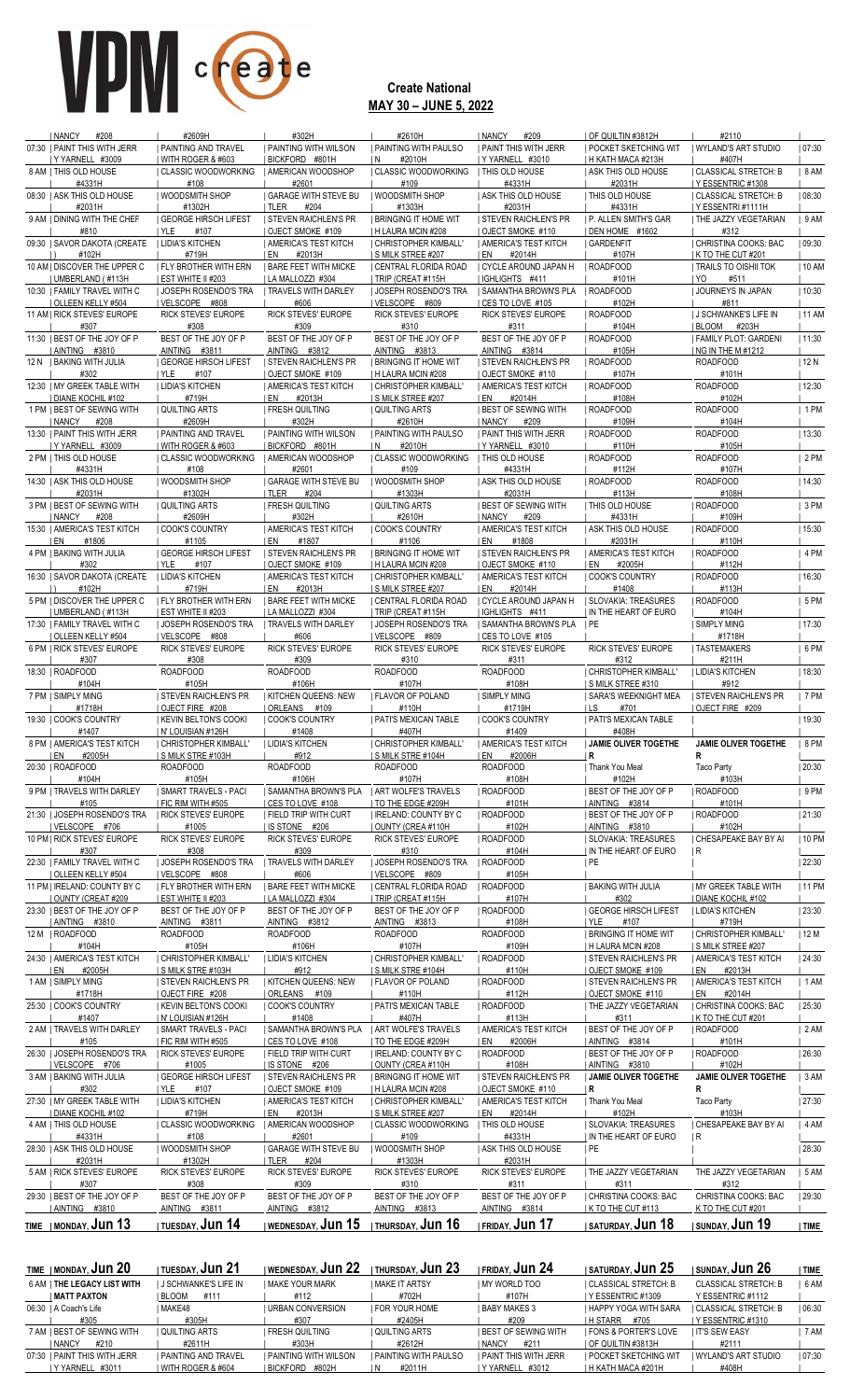| 8 AM I THIS OLD HOUSE<br>#4332H                            | I CLASSIC WOODWORKING<br>#110                        | <b>I AMERICAN WOODSHOP</b><br>#2602                 | I CLASSIC WOODWORKING<br>#111                    | <b>I THIS OLD HOUSE</b><br>#4332H                           | I ASK THIS OLD HOUSE<br>#2032H                          | CLASSICAL STRETCH: B<br>IY ESSENTRIC #1309                  | 8 AM    |
|------------------------------------------------------------|------------------------------------------------------|-----------------------------------------------------|--------------------------------------------------|-------------------------------------------------------------|---------------------------------------------------------|-------------------------------------------------------------|---------|
| 08:30   ASK THIS OLD HOUSE                                 | WOODSMITH SHOP                                       | <b>GARAGE WITH STEVE BU</b>                         | WOODSMITH SHOP                                   | <b>ASK THIS OLD HOUSE</b>                                   | THIS OLD HOUSE                                          | CLASSICAL STRETCH: B                                        | 08:30   |
| #2032H<br>9 AM   DINING WITH THE CHEF                      | #1304H<br><b>GEORGE HIRSCH LIFEST</b>                | I TLER<br>#205<br><b>STEVEN RAICHLEN'S PR</b>       | #1305H<br>I WELCOME TO MY FARM                   | #2032H<br><b>I STEVEN RAICHLEN'S PR</b>                     | #4332H<br><b>I P. ALLEN SMITH'S GAR</b>                 | Y ESSENTRIC #1112<br>  THE JAZZY VEGETARIAN                 | 9AM     |
| #811<br>09:30   SAVOR DAKOTA (CREATE                       | #108<br>I YLE<br><b>LIDIA'S KITCHEN</b>              | OJECT SMOKE #111<br><b>AMERICA'S TEST KITCH</b>     | #101H<br><b>CHRISTOPHER KIMBALL'</b>             | OJECT SMOKE #112<br>  AMERICA'S TEST KITCH                  | DEN HOME #1603<br><b>GARDENFIT</b>                      | #313<br>  CHRISTINA COOKS: BAC                              | 09:30   |
| #103H                                                      | #720H                                                | #2015H<br>EN                                        | IS MILK STREE #208                               | EN<br>#2016H                                                | #108H                                                   | I K TO THE CUT #202                                         |         |
| 10 AM   DISCOVER THE UPPER C<br>  UMBERLAND (#114H         | <b>I FLY BROTHER WITH ERN</b><br>  EST WHITE II #204 | <b>I BARE FEET WITH MICKE</b><br>  LA MALLOZZI #305 | I CENTRAL FLORIDA ROAD<br>  TRIP (CREAT #116H    | I CYCLE AROUND JAPAN H<br>  IGHLIGHTS #412                  | <b>I THIS OLD HOUSE CREAT</b><br>  E SHOWCASE: #101H    | TRAILS TO OISHII TOK<br>I YO<br>#512                        | 10 AM   |
| 10:30   FAMILY TRAVEL WITH C<br><b>I OLLEEN KELLY #505</b> | <b>JOSEPH ROSENDO'S TRA</b><br>VELSCOPE #810         | <b>TRAVELS WITH DARLEY</b><br>#701H                 | <b>JOSEPH ROSENDO'S TRA</b><br>VELSCOPE #811     | I SAMANTHA BROWN'S PLA<br>I CES TO LOVE #106                | <b>I THIS OLD HOUSE CREAT</b><br>I E SHOWCASE: #102H    | <b>JOURNEYS IN JAPAN</b><br>#812                            | 10:30   |
| 11 AM I RICK STEVES' EUROPE                                | RICK STEVES' EUROPE                                  | <b>RICK STEVES' EUROPE</b>                          | <b>RICK STEVES' EUROPE</b>                       | <b>RICK STEVES' EUROPE</b>                                  | I THIS OLD HOUSE CREAT                                  | <b>I J SCHWANKE'S LIFE IN</b>                               | 11 AM   |
| #313<br>11:30 I BEST OF THE JOY OF P                       | #401<br>BEST OF THE JOY OF P                         | #402<br>BEST OF THE JOY OF P                        | #403<br>BEST OF THE JOY OF P                     | #404<br>BEST OF THE JOY OF P                                | I E SHOWCASE: #103H<br><b>I THIS OLD HOUSE CREAT</b>    | I BLOOM<br>#204H<br>I FAMILY PLOT: GARDENI                  | 11:30   |
| AINTING #3815<br>12 N   BAKING WITH JULIA                  | AINTING #3816<br><b>GEORGE HIRSCH LIFEST</b>         | AINTING #3817<br><b>STEVEN RAICHLEN'S PR</b>        | AINTING #3818<br><b>I WELCOME TO MY FARM</b>     | AINTING #3819<br>I STEVEN RAICHLEN'S PR                     | E SHOWCASE: #104H<br><b>I THIS OLD HOUSE CREAT</b>      | NG IN THE M #1213<br>THIS OLD HOUSE CREAT                   | 12 N    |
| #303                                                       | I YLE<br>#108                                        | OJECT SMOKE #111                                    | #101H                                            | OJECT SMOKE #112                                            | E SHOWCASE: #105H                                       | E SHOWCASE: #101H                                           |         |
| 12:30 I MY GREEK TABLE WITH<br><b>DIANE KOCHIL #103</b>    | <b>I LIDIA'S KITCHEN</b><br>#720H                    | AMERICA'S TEST KITCH<br>#2015H<br>I EN              | CHRISTOPHER KIMBALL'<br>S MILK STREE #208        | AMERICA'S TEST KITCH<br>I EN<br>#2016H                      | <b>I THIS OLD HOUSE CREAT</b><br>I E SHOWCASE: #106H    | THIS OLD HOUSE CREAT<br>E SHOWCASE: #102H                   | 12:30   |
| 1 PM   BEST OF SEWING WITH<br><b>NANCY</b><br>#210         | <b>QUILTING ARTS</b><br>#2611H                       | <b>FRESH QUILTING</b><br>#303H                      | <b>QUILTING ARTS</b><br>#2612H                   | I BEST OF SEWING WITH<br>I NANCY<br>#211                    | THIS OLD HOUSE CREAT<br>I E SHOWCASE: #107H             | THIS OLD HOUSE CREAT<br>E SHOWCASE: #103H                   | $ 1$ PM |
| 13:30   PAINT THIS WITH JERR                               | <b>  PAINTING AND TRAVEL</b>                         | <b>I PAINTING WITH WILSON</b>                       | <b>I PAINTING WITH PAULSO</b>                    | <b>  PAINT THIS WITH JERR</b>                               | I THIS OLD HOUSE CREAT                                  | THIS OLD HOUSE CREAT                                        | 13:30   |
| YYARNELL #3011<br>2 PM   THIS OLD HOUSE                    | I WITH ROGER & #604<br>  CLASSIC WOODWORKING         | BICKFORD #802H<br>I AMERICAN WOODSHOP               | #2011H<br>IN.<br>  CLASSIC WOODWORKING           | YYARNELL #3012<br><b>I THIS OLD HOUSE</b>                   | I E SHOWCASE: #108H<br><b>  THIS OLD HOUSE CREAT</b>    | E SHOWCASE: #104H<br>THIS OLD HOUSE CREAT                   | $ 2$ PM |
| #4332H<br>14:30 I ASK THIS OLD HOUSE                       | #110                                                 | #2602                                               | #111                                             | #4332H<br><b>ASK THIS OLD HOUSE</b>                         | I E SHOWCASE: #109H<br>I THIS OLD HOUSE CREAT           | E SHOWCASE: #105H<br>THIS OLD HOUSE CREAT                   |         |
| #2032H                                                     | WOODSMITH SHOP<br>#1304H                             | I GARAGE WITH STEVE BU<br>I TLER<br>#205            | WOODSMITH SHOP<br>#1305H                         | #2032H                                                      | I E SHOWCASE: #110H                                     | E SHOWCASE: #106H                                           | 14:30   |
| 3 PM   BEST OF SEWING WITH<br>NANCY<br>#210                | <b>QUILTING ARTS</b><br>#2611H                       | <b>FRESH QUILTING</b><br>#303H                      | <b>QUILTING ARTS</b><br>#2612H                   | <b>BEST OF SEWING WITH</b><br>NANCY<br>#211                 | THIS OLD HOUSE<br>#4332H                                | THIS OLD HOUSE CREAT<br>E SHOWCASE: #107H                   | 3PM     |
| 15:30   AMERICA'S TEST KITCH                               | <b>COOK'S COUNTRY</b>                                | <b>I AMERICA'S TEST KITCH</b>                       | <b>COOK'S COUNTRY</b>                            | <b>AMERICA'S TEST KITCH</b>                                 | I ASK THIS OLD HOUSE                                    | THIS OLD HOUSE CREAT                                        | 15:30   |
| I EN<br>#1809<br>4 PM   BAKING WITH JULIA                  | #1107<br><b>I GEORGE HIRSCH LIFEST</b>               | I EN<br>#1810<br><b>STEVEN RAICHLEN'S PR</b>        | #1108<br><b>I WELCOME TO MY FARM</b>             | I EN<br>#1811<br><b>STEVEN RAICHLEN'S PR</b>                | #2032H<br>I AMERICA'S TEST KITCH                        | <u>I E SHOWCASE: #108H</u><br><b>I THIS OLD HOUSE CREAT</b> | 4 PM    |
| #303<br>16:30   SAVOR DAKOTA (CREATE                       | <b>IYLE</b><br>#108<br><b>LIDIA'S KITCHEN</b>        | OJECT SMOKE #111<br><b>AMERICA'S TEST KITCH</b>     | #101H<br>  CHRISTOPHER KIMBALL'                  | OJECT SMOKE #112<br>  AMERICA'S TEST KITCH                  | #2007H<br>i en<br><b>COOK'S COUNTRY</b>                 | I E SHOWCASE: #109H<br>  THIS OLD HOUSE CREAT               | 16:30   |
| #103H                                                      | #720H                                                | #2015H<br>EN                                        | I S MILK STREE #208                              | #2016H<br>EN                                                | #1411                                                   | I E SHOWCASE: #110H                                         |         |
| 5 PM   DISCOVER THE UPPER C<br>UMBERLAND (#114H            | <b>I FLY BROTHER WITH ERN</b><br>  EST WHITE II #204 | <b>I BARE FEET WITH MICKE</b><br>  LA MALLOZZI #305 | I CENTRAL FLORIDA ROAD<br>  TRIP (CREAT #116H    | I CYCLE AROUND JAPAN H<br>IGHLIGHTS #412                    | <b>I DREAM OF ITALY: TRAV</b><br>  EL, TRANSFORM AND TH | ROADFOOD<br>#109H                                           | 5 PM    |
| 17:30   FAMILY TRAVEL WITH C<br>  OLLEEN KELLY #505        | JOSEPH ROSENDO'S TRA<br>VELSCOPE #810                | <b>I TRAVELS WITH DARLEY</b><br>#701H               | JOSEPH ROSENDO'S TRA<br>VELSCOPE #811            | SAMANTHA BROWN'S PLA<br>CES TO LOVE #106                    | RIVE                                                    | <b>SIMPLY MING</b><br>#1720H                                | 17:30   |
| 6 PM   RICK STEVES' EUROPE                                 | <b>RICK STEVES' EUROPE</b>                           | RICK STEVES' EUROPE                                 | <b>RICK STEVES' EUROPE</b>                       | <b>RICK STEVES' EUROPE</b>                                  | RICK STEVES' EUROPE                                     | <b>I TASTEMAKERS</b>                                        | 6 PM    |
| #313<br>18:30   ROADFOOD                                   | #401<br><b>ROADFOOD</b>                              | #402<br><b>ROADFOOD</b>                             | #403<br><b>ROADFOOD</b>                          | #404<br><b>ROADFOOD</b>                                     | #405<br>I CHRISTOPHER KIMBALL'                          | #212H<br>  LIDIA'S KITCHEN                                  | 18:30   |
| #109H<br>7 PM   SIMPLY MING                                | #110H<br><b>STEVEN RAICHLEN'S PR</b>                 | #111H<br><b>KITCHEN QUEENS: NEW</b>                 | #112H<br>I SARA'S WEEKNIGHT MEA                  | #113H<br>  SIMPLY MING                                      | S MILK STREE #311<br>I SARA'S WEEKNIGHT MEA             | #913<br><b>I STEVEN RAICHLEN'S PR</b>                       | 7 PM    |
| #1720H<br>19:30   COOK'S COUNTRY                           | OJECT FIRE #210<br>I NICK STELLINO: STORY            | ORLEANS<br>#110<br>I COOK'S COUNTRY                 | #702<br>I LS<br><b>  PATI'S MEXICAN TABLE</b>    | #1721H<br><b>COOK'S COUNTRY</b>                             | ILS<br>#703<br><b>  PATI'S MEXICAN TABLE</b>            | OJECT FIRE #211                                             | 19:30   |
| #1410                                                      | TELLER IN TH#301                                     | #1411                                               | #409H                                            | #1412                                                       | #410H                                                   |                                                             |         |
| 8 PM   AMERICA'S TEST KITCH<br>EN<br>#2007H                | CHRISTOPHER KIMBALL'<br>IS MILK STRE #105H           | <b>LIDIA'S KITCHEN</b><br>#913                      | CHRISTOPHER KIMBALL'<br><b>S MILK STRE #106H</b> | <b>AMERICA'S TEST KITCH</b><br>EN<br>#2008H                 | <b>JAMIE OLIVER TOGETHE</b><br>  R                      | JAMIE OLIVER TOGETHE<br>R                                   | 8 PM    |
| 20:30   ROADFOOD<br>#109H                                  | <b>ROADFOOD</b><br>#110H                             | <b>ROADFOOD</b><br>#111H                            | <b>ROADFOOD</b><br>#112H                         | <b>ROADFOOD</b><br>#113H                                    | Picnic<br>#104H                                         | <b>Celebration Meal</b><br>#101H                            | 20:30   |
| 9 PM   ROADFOOD                                            | ROADFOOD                                             | <b>ROADFOOD</b>                                     | <b>ROADFOOD</b>                                  | <b>I THIS OLD HOUSE CREAT</b>                               | BEST OF THE JOY OF P                                    | THIS OLD HOUSE CREAT                                        | 9PM     |
| #104H<br>21:30   ROADFOOD                                  | #107H<br><b>ROADFOOD</b>                             | #109H<br><b>ROADFOOD</b>                            | #112H<br><b>ROADFOOD</b>                         | <b>I E SHOWCASE: #101H</b><br>  THIS OLD HOUSE CREAT        | AINTING #3819<br>I BEST OF THE JOY OF P                 | <b>I E SHOWCASE: #101H</b><br>  THIS OLD HOUSE CREAT        | 21:30   |
| #105H<br>10 PM   RICK STEVES' EUROPE                       | #108H<br>RICK STEVES' EUROPE                         | #110H<br>RICK STEVES' EUROPE                        | #113H<br>RICK STEVES' EUROPE                     | <b>I E SHOWCASE: #102H</b><br><b>THIS OLD HOUSE CREAT</b>   | AINTING #3815<br>  DREAM OF ITALY: TRAV                 | <b>I E SHOWCASE: #102H</b><br><b>REAL RAIL ADVENTURES</b>   | 10 PM   |
| #313                                                       | #401                                                 | #402                                                | #403                                             | E SHOWCASE: #103H                                           | <b>EL, TRANSFORM AND TH</b>                             | : SWISS INTERNATIONA                                        |         |
| 22:30   FAMILY TRAVEL WITH C<br>OLLEEN KELLY #505          | <b>JOSEPH ROSENDO'S TRA</b><br>VELSCOPE #810         | <b>I TRAVELS WITH DARLEY</b><br>#701H               | <b>JOSEPH ROSENDO'S TRA</b><br>VELSCOPE #811     | THIS OLD HOUSE CREAT<br>E SHOWCASE: #104H                   | RIVE                                                    | L HUBS                                                      | 22:30   |
| 11 PM   IRELAND: COUNTY BY C<br>OUNTY (CREAT #210          | FLY BROTHER WITH ERN<br><b>EST WHITE II #204</b>     | <b>BARE FEET WITH MICKE</b><br>LA MALLOZZI #305     | CENTRAL FLORIDA ROAD<br>TRIP (CREAT #116H        | <b>  THIS OLD HOUSE CREAT</b><br><b>I E SHOWCASE: #105H</b> | <b>BAKING WITH JULIA</b><br>#303                        | MY GREEK TABLE WITH<br>  DIANE KOCHIL #103                  | 11 PM   |
| 23:30   BEST OF THE JOY OF P                               | BEST OF THE JOY OF P                                 | BEST OF THE JOY OF P                                | BEST OF THE JOY OF P                             | <b>I THIS OLD HOUSE CREAT</b>                               | <b>GEORGE HIRSCH LIFEST</b>                             | LIDIA'S KITCHEN                                             | 23:30   |
| AINTING #3815<br>12 M I ROADFOOD                           | AINTING #3816<br>ROADFOOD                            | AINTING #3817<br><b>ROADFOOD</b>                    | AINTING #3818<br><b>ROADFOOD</b>                 | <b>I E SHOWCASE: #106H</b><br>I THIS OLD HOUSE CREAT        | #108<br>I YLE<br>  WELCOME TO MY FARM                   | #720H<br><b>CHRISTOPHER KIMBALL'</b>                        | 12 M    |
| #109H<br>24:30   AMERICA'S TEST KITCH                      | #110H<br>  CHRISTOPHER KIMBALL'                      | #111H<br>  LIDIA'S KITCHEN                          | #112H<br>  CHRISTOPHER KIMBALL'                  | E SHOWCASE: #107H<br>  THIS OLD HOUSE CREAT                 | #101H<br><b>STEVEN RAICHLEN'S PR</b>                    | S MILK STREE #208<br>  AMERICA'S TEST KITCH                 | 24:30   |
| I EN<br>#2007H                                             | <b>S MILK STRE #105H</b>                             | #913                                                | S MILK STRE #106H                                | E SHOWCASE: #108H                                           | OJECT SMOKE #111                                        | #2015H<br>I EN                                              |         |
| 1 AM   SIMPLY MING<br>#1720H                               | STEVEN RAICHLEN'S PR<br>OJECT FIRE #210              | <b>KITCHEN QUEENS: NEW</b><br>ORLEANS #110          | <b>SARA'S WEEKNIGHT MEA</b><br>#702<br>ILS.      | <b>  THIS OLD HOUSE CREAT</b><br><b>E SHOWCASE: #109H</b>   | <b>STEVEN RAICHLEN'S PR</b><br>OJECT SMOKE #112         | AMERICA'S TEST KITCH<br>#2016H<br>I EN                      | 1AM     |
| 25:30   COOK'S COUNTRY<br>#1410                            | NICK STELLINO: STORY<br>TELLER IN TH#301             | <b>COOK'S COUNTRY</b><br>#1411                      | PATI'S MEXICAN TABLE<br>#409H                    | THIS OLD HOUSE CREAT<br><u>I E SHOWCASE: #110H</u>          | THE JAZZY VEGETARIAN<br>#312                            | CHRISTINA COOKS: BAC<br>  K TO THE CUT #202                 | 25:30   |
| 2 AM   ROADFOOD                                            | ROADFOOD                                             | <b>ROADFOOD</b>                                     | <b>ROADFOOD</b>                                  | AMERICA'S TEST KITCH                                        | <b>BEST OF THE JOY OF P</b>                             | THIS OLD HOUSE CREAT                                        | 2AM     |
| #104H<br>26:30   ROADFOOD                                  | #107H<br><b>ROADFOOD</b>                             | #109H<br><b>ROADFOOD</b>                            | #112H<br><b>ROADFOOD</b>                         | #2008H<br>I EN<br><b>ROADFOOD</b>                           | AINTING #3819<br><b>BEST OF THE JOY OF P</b>            | <b>E SHOWCASE: #101H</b><br>  THIS OLD HOUSE CREAT          | 26:30   |
| #105H<br>3 AM   BAKING WITH JULIA                          | #108H<br><b>GEORGE HIRSCH LIFEST</b>                 | #110H<br><b>STEVEN RAICHLEN'S PR</b>                | #113H<br>  WELCOME TO MY FARM                    | #113H<br><b>STEVEN RAICHLEN'S PR</b>                        | AINTING #3815<br>  JAMIE OLIVER TOGETHE                 | E SHOWCASE: #102H<br>JAMIE OLIVER TOGETHE                   | 3AM     |
| #303                                                       | YLE<br>#108                                          | OJECT SMOKE #111                                    | #101H                                            | OJECT SMOKE #112                                            | $\overline{R}$                                          | R                                                           |         |
| 27:30   MY GREEK TABLE WITH<br><b>DIANE KOCHIL #103</b>    | LIDIA'S KITCHEN<br>#720H                             | AMERICA'S TEST KITCH<br>I EN<br>#2015H              | CHRISTOPHER KIMBALL'<br><b>SMILK STREE #208</b>  | AMERICA'S TEST KITCH<br>EN<br>#2016H                        | Picnic<br>#104H                                         | <b>Celebration Meal</b><br>#101H                            | 27:30   |
| 4 AM   THIS OLD HOUSE<br>#4332H                            | <b>CLASSIC WOODWORKING</b><br>#110                   | AMERICAN WOODSHOP<br>#2602                          | CLASSIC WOODWORKING<br>#111                      | THIS OLD HOUSE<br>#4332H                                    | DREAM OF ITALY: TRAV                                    | <b>REAL RAIL ADVENTURES</b>                                 | 4AM     |
| 28:30   ASK THIS OLD HOUSE                                 | WOODSMITH SHOP                                       | <b>GARAGE WITH STEVE BU</b>                         | WOODSMITH SHOP                                   | <b>ASK THIS OLD HOUSE</b>                                   | <u>I</u> EL, TRANSFORM AND TH<br>  RIVE                 | : SWISS INTERNATIONA<br>  L HUBS                            | 28:30   |
| #2032H<br>5 AM   RICK STEVES' EUROPE                       | #1304H<br>RICK STEVES' EUROPE                        | TLER<br>#205<br>RICK STEVES' EUROPE                 | #1305H<br>RICK STEVES' EUROPE                    | #2032H<br>RICK STEVES' EUROPE                               | THE JAZZY VEGETARIAN                                    | THE JAZZY VEGETARIAN                                        | 5 AM    |
| #313<br>29:30   BEST OF THE JOY OF P                       | #401<br>BEST OF THE JOY OF P                         | #402<br>BEST OF THE JOY OF P                        | #403<br>BEST OF THE JOY OF P                     | #404<br>BEST OF THE JOY OF P                                | #312<br>  CHRISTINA COOKS: BAC                          | #313<br>CHRISTINA COOKS: BAC                                | 29:30   |
| AINTING #3815                                              | AINTING #3816                                        | AINTING #3817                                       | AINTING #3818                                    | AINTING #3819                                               | K TO THE CUT #201                                       | K TO THE CUT #202                                           |         |
| TIME   MONDAY, Jun 20                                      | I TUESDAY, Jun 21                                    | I WEDNESDAY, Jun 22                                 | I THURSDAY, Jun 23                               | <b>FRIDAY, Jun 24</b>                                       | <b>I SATURDAY, Jun 25</b>                               | I SUNDAY, <b>Jun 26</b>                                     | TIME    |
|                                                            |                                                      |                                                     |                                                  |                                                             |                                                         |                                                             |         |

| <b>TIME   MONDAY, JUN 27</b> | TUESDAY, <b>JUN 28</b> | I WEDNESDAY, JUN 29           | thursday, <b>Jun 30</b> | friday, <b>Jul 01</b>  | <b>I SATURDAY, Jul 02</b> | I SUNDAY, <b>Jul 03</b>     | TIME   |
|------------------------------|------------------------|-------------------------------|-------------------------|------------------------|---------------------------|-----------------------------|--------|
| 6 AM I THE LEGACY LIST WITH  | I J SCHWANKE'S LIFE IN | I MAKE YOUR MARK              | I MAKE IT ARTSY         | I MY WORLD TOO         | I CLASSICAL STRETCH: B    | <b>CLASSICAL STRETCH: B</b> | 6 AM   |
| <b>I MATT PAXTON</b>         | IBLOOM #112H           | #113                          | #703H                   | #108H                  | I Y ESSENTRIC #1310       | Y ESSENTRI#1113H            |        |
| 06:30   A Collection Or Two  | I MAKE48               | I URBAN CONVERSION            | I FOR YOUR HOME         | I BABY MAKES 3         | I HAPPY YOGA WITH SARA    | I CLASSICAL STRETCH: B      | 106:30 |
| #306                         | #306H                  | #308                          | #2406H                  | #210                   | IHSTARR #706              | I Y ESSENTRIC #1311         |        |
| 7 AM I BEST OF SEWING WITH   | I QUILTING ARTS        | I FRESH QUILTING              | QUILTING ARTS           | I BEST OF SEWING WITH  | I FONS & PORTER'S LOVE    | <b>I IT'S SEW EASY</b>      | 7 AM   |
| INANCY #212                  | #2613H                 | #304H                         | #2701H                  | I NANCY<br>#213        | I OF QUILTING #3901       | #2112                       |        |
| 07:30 I PAINT THIS WITH JERR | I PAINTING AND TRAVEL  | <b>I PAINTING WITH WILSON</b> | I PAINTING WITH PAULSO  | I PAINT THIS WITH JERR | I POCKET SKETCHING WIT    | I WYLAND'S ART STUDIO       | 107:30 |
| Y YARNELL #3013              | I WITH ROGER & #605    | BICKFORD #803H                | #2012H<br>N.            | Y YARNELL #3101H       | H KATH MACA #202H         | #409H                       |        |
| 8 AM I THIS OLD HOUSE        | I CLASSIC WOODWORKING  | I AMERICAN WOODSHOP           | I CLASSIC WOODWORKING   | THIS OLD HOUSE         |                           |                             | 8 AM   |
| #4333H                       | #112                   | #2603                         | #113                    | #4333H                 |                           |                             |        |
| 08:30 I ASK THIS OLD HOUSE   | I WOODSMITH SHOP       | I GARAGE WITH STEVE BU        | <b>WOODSMITH SHOP</b>   | I ASK THIS OLD HOUSE   |                           |                             | 108:30 |